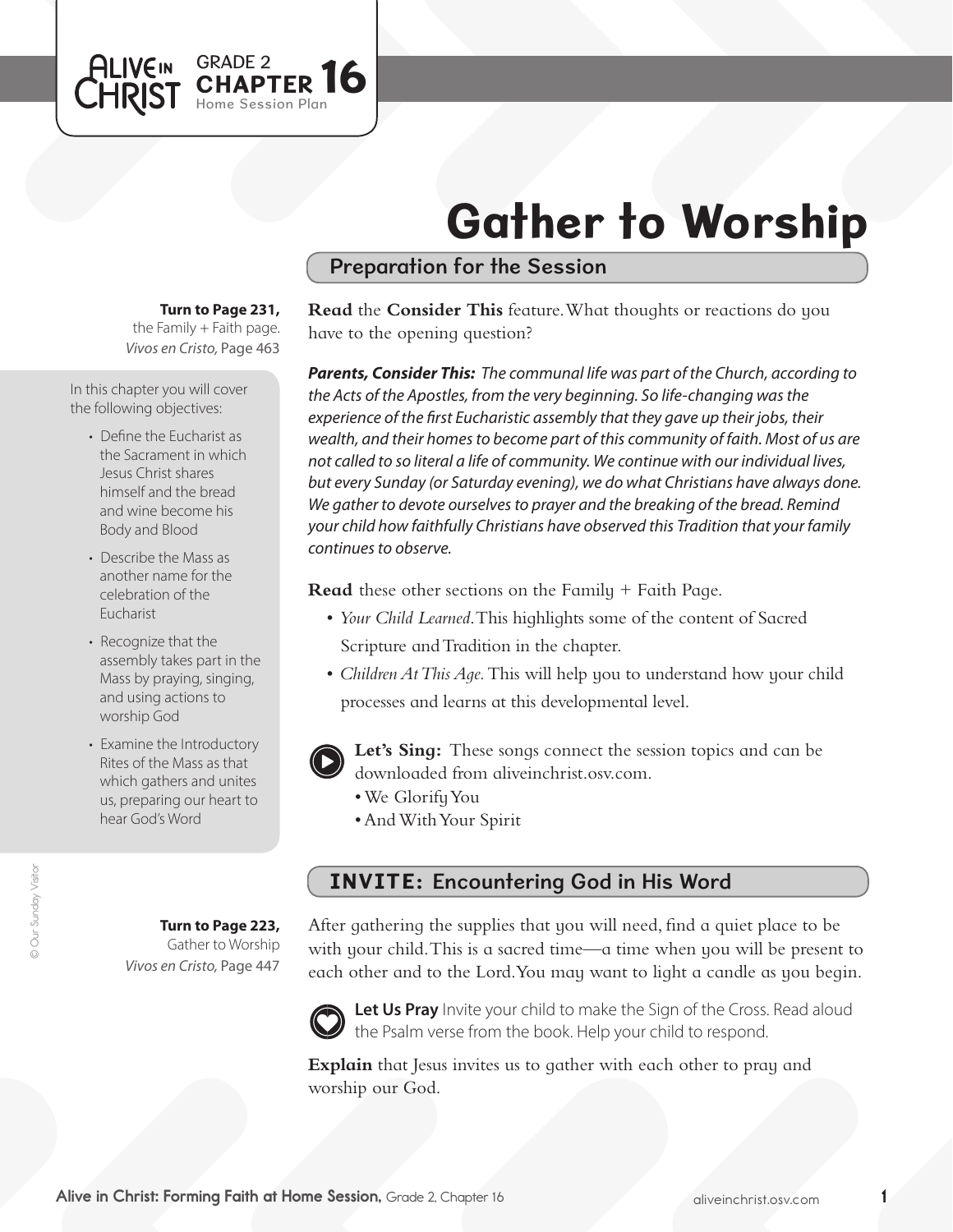Say: Let's listen to what happened when Jesus appeared to his friends after he rose from the dead.



**Guide** your child through the Preparing for God's Word Ritual you learned in the Introduction Session or play Track 1 of the Songs of Scripture CD.

- Proclaim God's Word in the Parchment Paper box on the page.
- Maintain several moments of silence.
- Ask: What did you hear God say to you today?

**Invite** your child to respond and also share what you heard.

Now, look at the *What Do You Wonder?* box.

*Say:* The disciples of Jesus invite us to gather to be fed by Jesus as they were.

**Invite** your child to respond to the questions. Prompt what else they might wonder about gathering to worship together.

#### DISCOVER: Learning God's Truth

#### **Turn to Page 224,**

Celebrating the Eucharist *Vivos en Cristo,* Page 449 **Read** aloud the opening question and the two paragraphs. On a separate piece of paper write *Mass* = *Eucharist* to show your child that these two names are interchangeable.



**Proclaim** the Scripture in the Parchment Paper box.

Ask: Why do you think the first followers gathered together? (to worship God and remember Jesus, to hear God'sWord) When does your parish community get together? (Sunday morning or Saturday evening, Holy days of Obligation)



**Do** the gold-star activity.

*Parents, Consider This: The first followers of Jesus were Jews. They participated in the daily prayers at the synagogue, but celebrated the Lord's Supper in large home gatherings. Even when Christianity separated itself from Judaism, and the Mass began to be celebrated in churches, the order of the Liturgy kept elements from the Jewish service. Today, your family participates in family prayer in your home and gathers with the community on Sundays. Faithfulness to both of these ways of praying is an important part of your family's faith formation.*

**Turn to Page 225,**  We Gather *Vivos en Cristo,* Page 451

**Read** aloud the paragraphs.

*Ask:* When do we stand? (when the Mass begins) When do the altar servers enter? (while we are singing the gathering song) Do the readers, deacons, and priests sing the gathering song as they enter? (yes)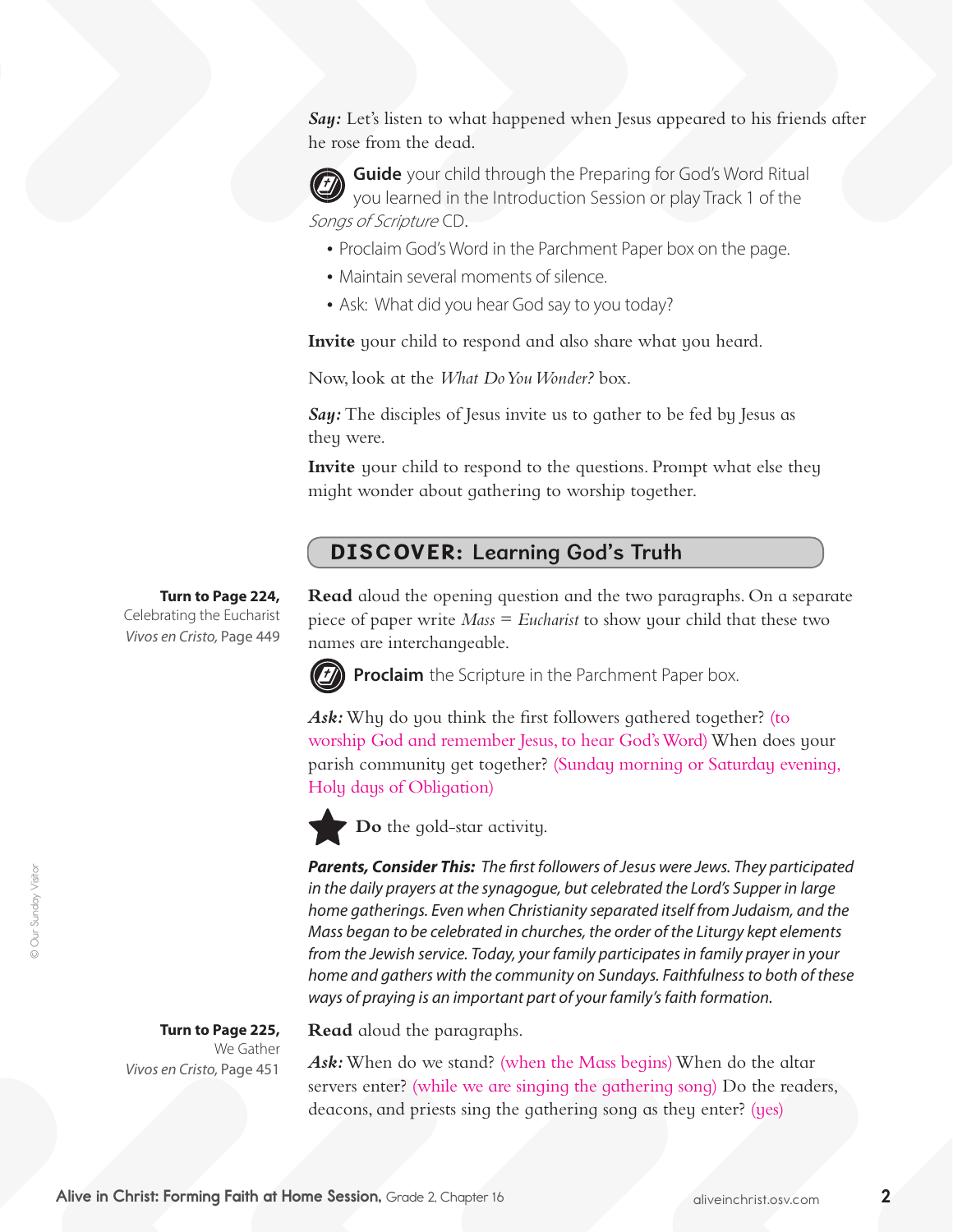**Have** your child point to and read the three highlighted Catholic Faith Words, **Eucharist**, **Mass**, and **assembly**, and their definitions.



**Have** your child complete the Share Your Faith activity.

*Parents, Consider This: On your family calendar, mark the Sundays with a special sign, for example an "M" for Mass, or a cross to remind your family when you will participate in Mass.* 

**Read** aloud the opening question and the two paragraphs.

Ask: What does the priest lead the assembly in making? (the Sign of the Cross) Ask your child to demonstrate the Sign of the Cross.

Ask: What does the priest say when he greets the assembly? ("The Lord be with you.")

**Do** the gold-star activity.

*Parents, Consider This: Participating in Mass is only part of fulfilling the Commandment to keep the Lord's Day. Encourage your child to think of ways to help family members have time to rest on Sunday, such as helping with household chores, for example, clearing the table after meals. Brainstorm ways your family members can relax, pray, and help others on Sunday.*

**Turn to Page 227,** Words of Praise

*Vivos en Cristo,* Page 455

**Have** your child silently read the paragraphs on this page.

Ask: What do you need to better participate in the Mass? (forgiveness in your heart)



**Have** your child complete the Connect Your Faith activity.

*Parents, Consider This: The Gloria begins with the words sung to the shepherds by the angels at the Nativity. The prayer follows the form of many scriptural hymns. Review the words of the Gloria with your child. Praise God in your family prayer.*

## LIVE: Living Our Faith

**Turn to Page 228,**  Our Catholic Life *Vivos en Cristo,* Page 457

**Read** aloud the opening question and the paragraphs.

*Vivos en Cristo,* Page 453

**Turn to Page 226,** The Introductory Rites